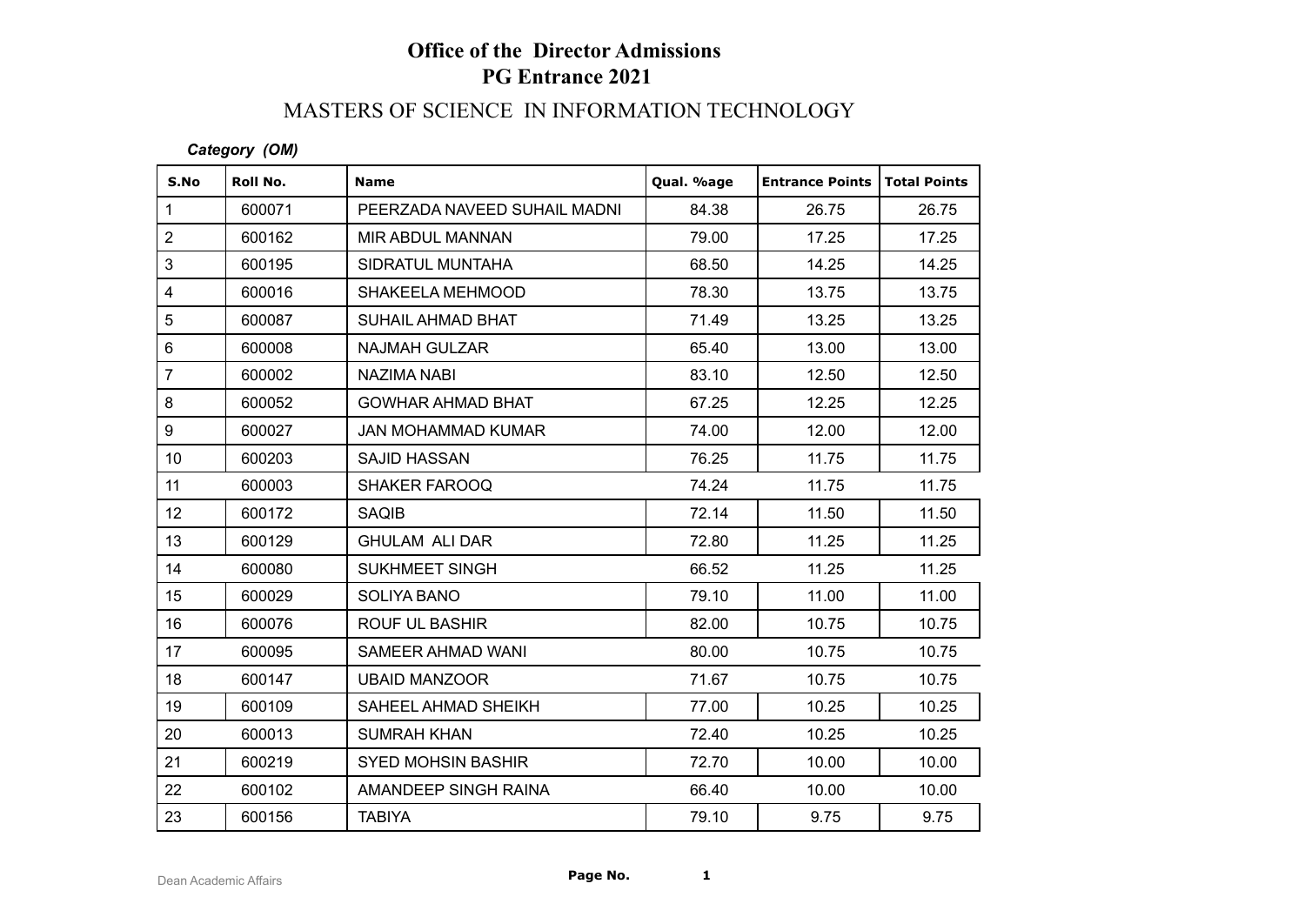### MASTERS OF SCIENCE IN INFORMATION TECHNOLOGY

#### *Category (OM)*

| S.No | Roll No. | <b>Name</b>                | Qual. %age | <b>Entrance Points</b> | <b>Total Points</b> |
|------|----------|----------------------------|------------|------------------------|---------------------|
| 24   | 600119   | AABID FAROOQ               | 73.90      | 9.00                   | 9.00                |
| 25   | 600120   | <b>UMAR MANZOOR</b>        | 63.20      | 9.00                   | 9.00                |
| 26   | 600042   | ZAYEEM AHMAD SHIEKH        | 63.00      | 9.00                   | 9.00                |
| 27   | 600198   | <b>MANU PARIYAAR</b>       | 72.50      | 8.75                   | 8.75                |
| 28   | 600123   | MUHEEB AHMAD SHEIKH        | 70.40      | 8.75                   | 8.75                |
| 29   | 600097   | <b>AAKIF ALTAF</b>         | 70.20      | 8.75                   | 8.75                |
| 30   | 600160   | <b>BASEERA GUL</b>         | 70.00      | 8.75                   | 8.75                |
| 31   | 600066   | MOHAMMAD SHAHRUKH HASSAN   | 66.30      | 8.75                   | 8.75                |
| 32   | 600017   | ZUBAIR AHMED JUGWAL        | 58.00      | 8.75                   | 8.75                |
| 33   | 600100   | SHAH MUHAMMAD ZAEEM UL HAQ | 73.50      | 8.50                   | 8.50                |
| 34   | 600005   | ZAID BIN FAROOQ            | 67.03      | 8.50                   | 8.50                |
| 35   | 600082   | AQIB FAROOQ                | 74.00      | 8.25                   | 8.25                |
| 36   | 600024   | SONIA JAMAL                | 72.10      | 8.25                   | 8.25                |
| 37   | 600090   | WASEEM AHMAD SHEIKH        | 70.18      | 8.00                   | 8.00                |
| 38   | 600074   | MUDASIR AHMAD WAGAY        | 86.30      | 7.75                   | 7.75                |
| 39   | 600037   | <b>SHAYESTA AKTHER</b>     | 71.20      | 7.75                   | 7.75                |
| 40   | 600107   | <b>JUNAID YOUSUF</b>       | 60.00      | 7.50                   | 7.50                |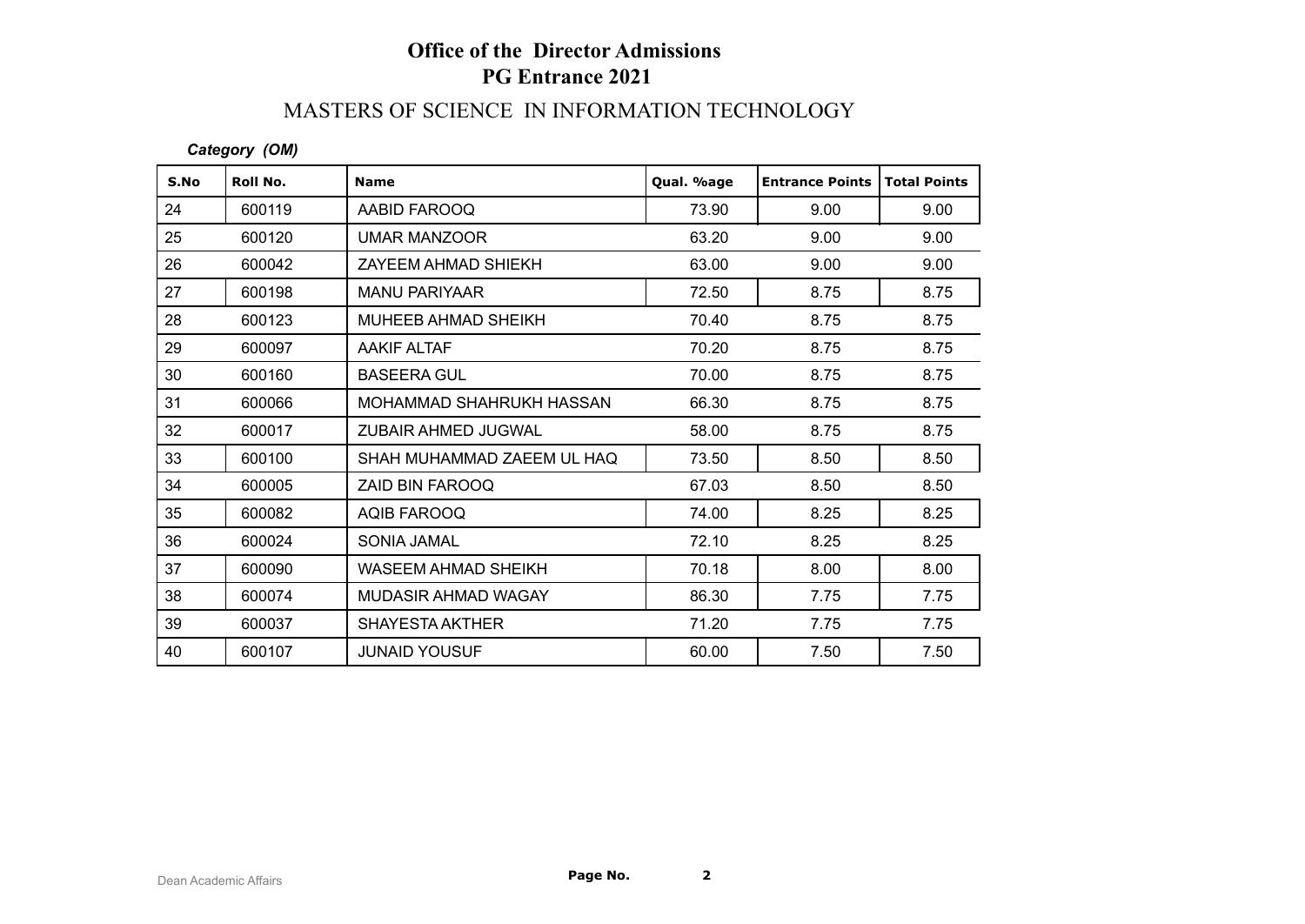# MASTERS OF SCIENCE IN INFORMATION TECHNOLOGY

#### *Category (RBA)*

| S.No | Roll No. | <b>Name</b>         | Qual. %age | Entrance Points   Total Points |      |
|------|----------|---------------------|------------|--------------------------------|------|
| 41   | 600050   | <b>TOIBA SAJAD</b>  | 68.02      | 7.00                           | 7.00 |
| 42   | 600124   | MUKHTAR AHMAD MALLA | 65.50      | 6.75                           | 6.75 |
| 43   | 600068   | <b>TAMANA WALI</b>  | 71.90      | 6.25                           | 6.25 |
| 44   | 600106   | ABIDA JAN           | 72.50      | 5.00                           | 5.00 |
| 45   | 600173   | AADIL NABI NAJAR    | 72.00      | 5.00                           | 5.00 |

*Category (ALC)*

| S.No | Roll No. | <b>Name</b>    | . %age<br>`Oual. | <b>Entrance Points   Total Points</b> |     |
|------|----------|----------------|------------------|---------------------------------------|-----|
| 46   | 600038   | LONE SABA AHAD | 72.00            | .50                                   | .50 |

*Category (WUP)*

| S.No | Roll No. | <b>Name</b>        | . %age<br>' Oual. | <b>Entrance Points   Total Points</b> |      |
|------|----------|--------------------|-------------------|---------------------------------------|------|
| 47   | 600193   | AUQUIB AHMAD NAJAR | 70.30             | 6.25                                  | 6.25 |

*Category (CDP)*

| S.No | Roll No. | <b>Name</b>                 | . %age<br>Oual. | Entrance Points   Total Points |      |
|------|----------|-----------------------------|-----------------|--------------------------------|------|
| 48   | 600030   | <b>MANZOOR AHMAD SHEIKH</b> | 70.20           | 5.50                           | 5.50 |

*Category (NCC)*

| S.No | Roll No. | <b>Name</b>          | . %age<br>' Oual. | Entrance Points   Total Points |     |
|------|----------|----------------------|-------------------|--------------------------------|-----|
| -49  | 600004   | MUDASIR AHMAD PARRAY | 71.10             | 75                             | .75 |

*Category (PHC)*

| S.No | Roll No. | <b>Name</b>             | Oual, %age | <b>Entrance Points   Total Points</b> |      |
|------|----------|-------------------------|------------|---------------------------------------|------|
| l 50 | 600185   | <b>GULBA DIN MAPNOO</b> | 52.75      | 6.25                                  | 6.25 |